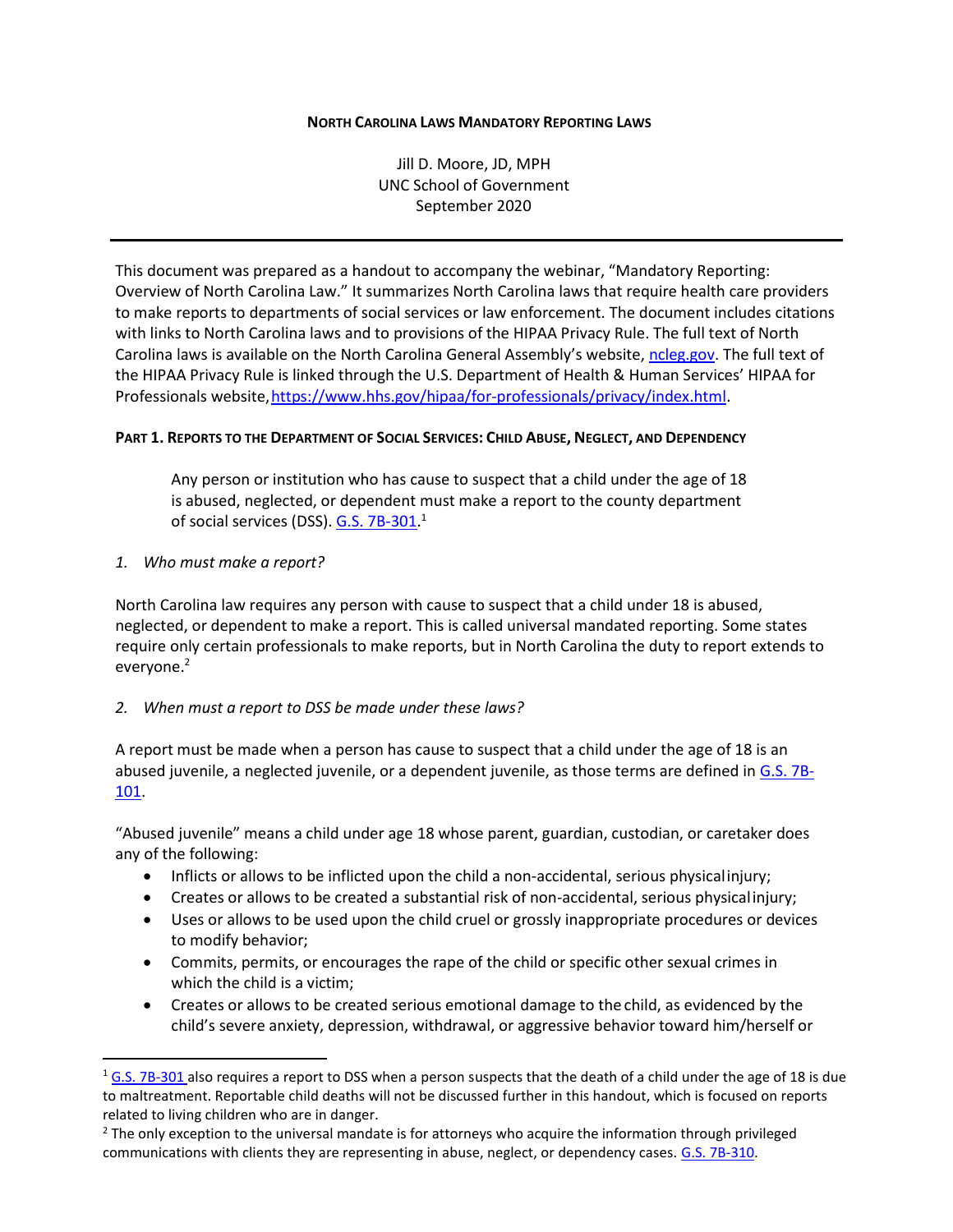others;

- Encourages, directs, or approves of delinguent acts involving moral turpitude by the child; or
- Commits or allows to be committed an offense of human trafficking, involuntary servitude, or sexual servitude of the child.

"Neglected juvenile" means a child under age 18 who:

- Is found to be a victim of human trafficking under G.S. 14-43.15; or
- Whose parent, guardian, custodian, or caretaker does not receive proper care, supervision, or discipline; or
- Has been abandoned; or
- Is not provided necessary medical or remedial care; or
- Lives in an environment injurious to the child's welfare; or
- Whose custody has been unlawfully transferred under G.S. 14-321.2; or
- Has been placed for care or adoption in violation of the law.

"Dependent juvenile" means a child who needs assistance or placement because:

- The child has no parent, guardian, or custodian responsible for the child's care or supervision;or
- The child's parent, guardian, or custodian is unable to provide for the care or supervision and lacks an appropriate alternative childcare arrangement.

If a person or institution has cause to suspect that a child is a victim of human trafficking, a report to DSS must be made. Children under the age of 18 who engage in commercial sex work are always considered to be trafficked.<sup>3</sup> Other children may be trafficking victims as well.

For other circumstances, whether a report is required often depends on the actions or omissions of the child's parent, guardian, custodian, or caretaker. When a child is harmed by the actions or omissions of someone who is *not* a parent, guardian, custodian, or caretaker, the case may not be within DSS's jurisdiction and the report may be screened out—that is, not accepted for further assessment or investigation.<sup>4</sup>

# *3. Who constitutes a parent, guardian, custodian, or caretaker?*

The terms parent, guardian, and custodian are not further defined in law, but they are commonly understood. A parent is a child's biological or adoptive parent.<sup>55</sup> A guardian is someone appointed by a court to have the care, custody, and control of the child, or to arrange for an appropriate placement for the child. A custodian is a person or agency with legal custody of a child.

The term "caretaker" is defined in [G.S. 7B-101\(3\).](https://www.ncleg.net/gascripts/statutes/statutelookup.pl?statute=7b-101) A caretaker is any person *other than* a parent, guardian, or custodian who is responsible for a child's health and welfare in a residential setting. The term includes a stepparent, a foster parent, an adult member of a child's household, an adult who has

<sup>&</sup>lt;sup>3</sup> Child sex trafficking victims are immune from prosecution for the crime of prostitution. When it is discovered that a person suspected of or charged with prostitution is a minor, the minor must be taken into temporary protective custody and reported to DSS by the law enforcement officer who takes the minor into custody[. G.S. 14-](https://www.ncleg.net/gascripts/statutes/statutelookup.pl?statute=14-204) [204\(c\).](https://www.ncleg.net/gascripts/statutes/statutelookup.pl?statute=14-204)

<sup>&</sup>lt;sup>4</sup> Some cases that are screened out may be referred to local law enforcement. Under [G.S. 7B-307,](https://www.ncleg.net/gascripts/statutes/statutelookup.pl?statute=7b-307) DSS is required to notify local law enforcement and the district attorney when it receives information that a child may have been physically harmed in violation of any criminal statute by any person other than the parent, guardian, custodian, or caretaker.

<sup>&</sup>lt;sup>5</sup> Stepparents are included in the statutory definition of "caretaker."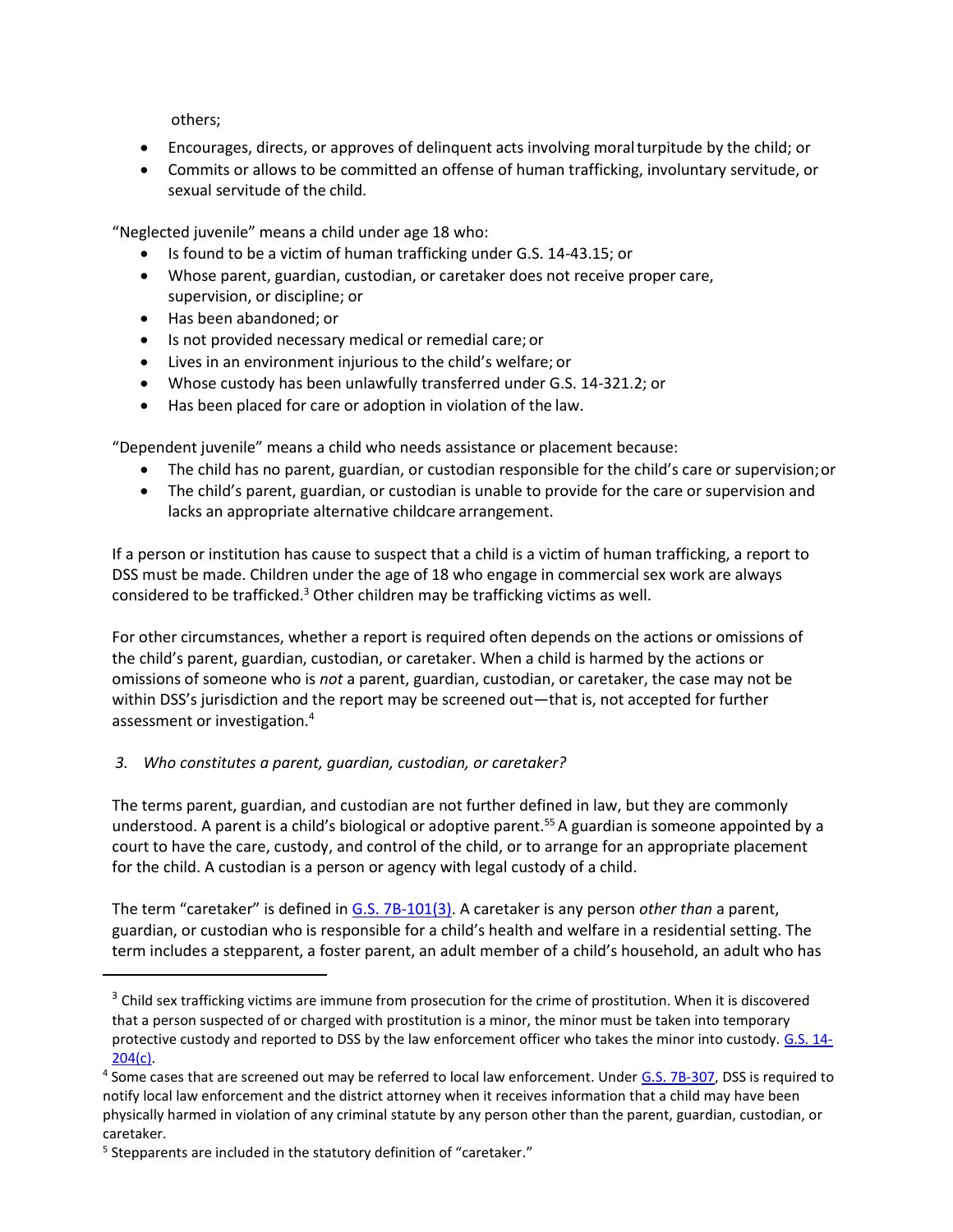been entrusted with the child's care, a potential adoptive parent during a visit or trial placement, people who supervise children in residential child-care facilities or schools (such as cottage parents or house parents), and any employee or volunteer of an institution or school operated by the state Department of Health and Human Services. The term does *not* include child day care providers, school teachers, coaches, club leaders, or others with similar temporary caretaking responsibility for children.

# *4. How is a report to DSS made and what must it include?*

A report may be made orally, in person or by telephone, or in writing. A reporter must give the following information (to the extent that he or she has or knows the information):

- Name, address, and age of the child;
- Name and address of the child's parent, guardian, or caretaker;
- Names and ages of other children under age 18 in the same home;
- Present whereabouts of the child if not at the home address;
- Nature and extent of any injury or condition resulting from the abuse, neglect, or dependency; and
- Any other information the reporter believes may be useful in establishing the need for protective services or court intervention. 6

# *5. Does making a report violate HIPAA?*

No. The HIPAA privacy rule specifically permits reports of child abuse or neglect that are made to a governmental entity that is authorized by law to receive the report.<sup>7</sup> State medical confidentiality laws also specifically allow these reports to be made, even if they involve the disclosure of information that would otherwise be protected by confidentiality laws or provider-patient privileges.<sup>8</sup> The reporter does not need the permission of the child or the child's parent to make the report.

# *6. Can a person be held liable for making a report?*

A person who makes a report in good faith is immune from any liability that might otherwise arise. The reporter's good faith is presumed, which means that the burden of showing bad faith is on the person who wants to hold the reporter liable.<sup>9</sup>

# *7. Is there a penalty for failing to make a required report?*

A prosecutor may charge a person with a class 1 misdemeanor if (1) the person knowingly or wantonly fails to make a required report, or (2) the person knowingly or wantonly causes another person to fail to make a required report.<sup>10</sup>

<sup>6</sup> [G.S. 7B-301.](https://www.ncleg.net/gascripts/statutes/statutelookup.pl?statute=7b-301)

<sup>7</sup> [45 C.F.R. 164.512\(b\).](https://www.ecfr.gov/cgi-bin/text-idx?SID=b73b1b370f7aa1468cf29a783bf93ba1&mc=true&node=se45.1.164_1512&rgn=div8)

 $8$  Under [G.S. 7B-309,](https://www.ncleg.net/gascripts/statutes/statutelookup.pl?statute=7b-309) a person who makes a report in good faith is immune from liability for breaching confidentiality. [G.S. 7B-310 m](https://www.ncleg.net/gascripts/statutes/statutelookup.pl?statute=7b-310)akes clear that the reports must be made, even if the information is otherwise privileged. See also G.S. [8-53.1 \(](https://www.ncleg.net/gascripts/statutes/statutelookup.pl?statute=8-53.1)neither the physician-patient privilege nor the nurse-patient privilege are grounds for excluding evidence of child abuse or neglect in court proceedings).

<sup>9</sup> [G.S. 7B-309.](https://www.ncleg.net/gascripts/statutes/statutelookup.pl?statute=7b-309)

<sup>10</sup> [G.S. 7B-301.](https://www.ncleg.net/gascripts/statutes/statutelookup.pl?statute=7b-301)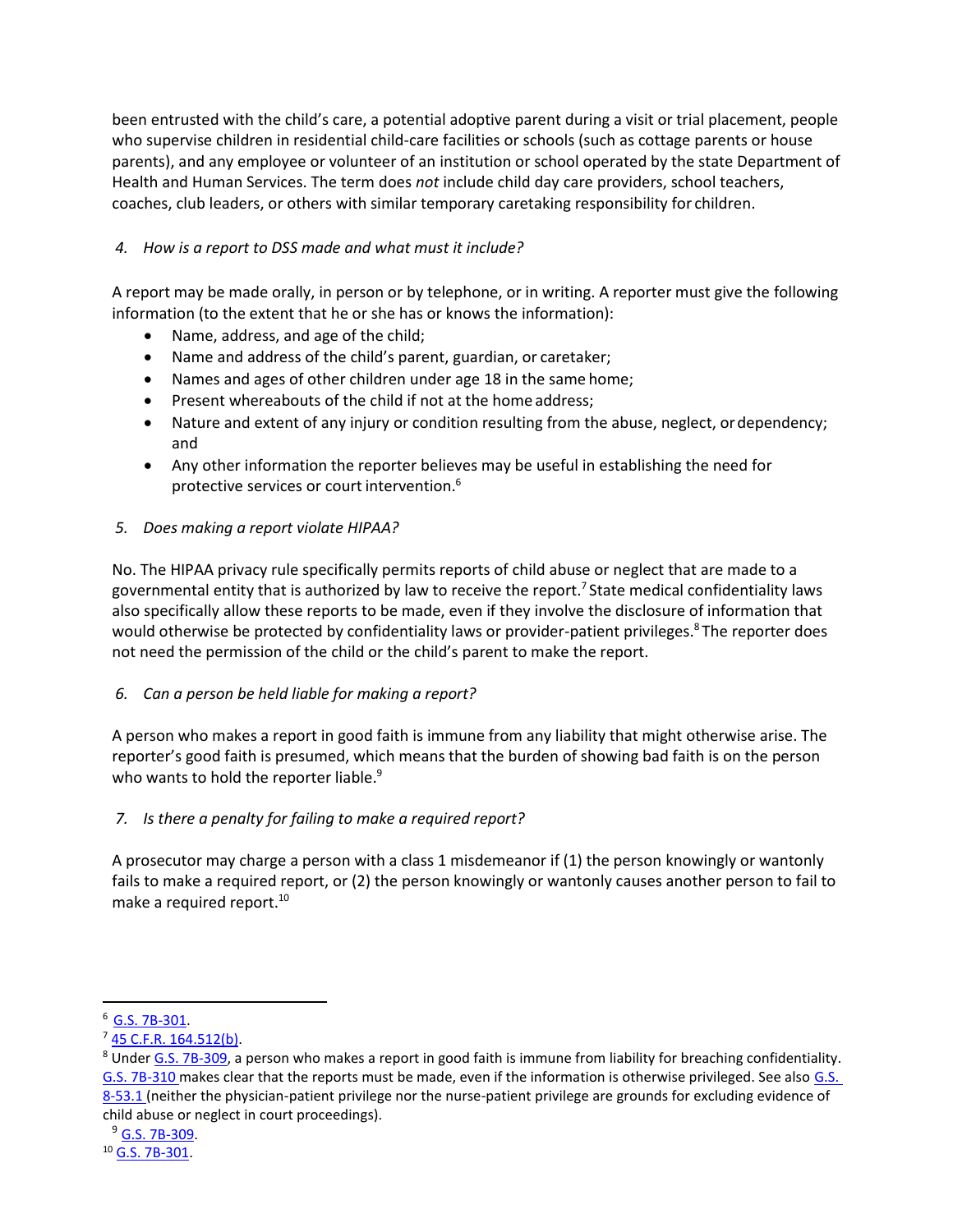#### **PART 2. REPORTS TO LAW ENFORCEMENT**

## Section A: Reporting Violent Crimes, Certain Sexual Offenses, & Misdemeanor Child Abuse

A person age 18 or older who knows or reasonably should have known that a juvenile (child under age 18) has been or is the victim of a violent offense, sexual offense, or misdemeanor child abuse must make an immediate report to local law enforcement. G.S. [14-318.6.](https://www.ncleg.gov/EnactedLegislation/Statutes/HTML/BySection/Chapter_14/GS_14-318.6.html)

*1. Who must make a report?*

The general rule is that any adult (person age 18 or older) who knows or reasonably should have known that a juvenile has been or is a victim of a reportable offense must make a report. G.S. 14-318.6(b).

There are a few exceptions for certain individuals who acquire the information in the context of a relationship that is privileged under North Carolina law.<sup>11</sup> A person with attorney-client privilege is not required to report. In addition, the following people with statutory privileges are not required to report, if the privilege prevents the report (the statute establishing the privilege is in parentheses):

- Licensed psychologists, licensed psychological associates, their employees and associates (G.S. 8- 53.3);
- Social workers licensed or certified under G.S. Ch. 90B and engaged in the delivery of private social work services (G.S. 8-53.7);
- Clinical mental health counselors licensed under G.S. Ch. 90, Art. 24 (G.S. 8-53.8); and
- Employees and agents of rape crisis centers and domestic violence programs, as those terms are defined in the privilege statute (G.S. 8-53.12).

There is no exception to the reporting requirement for doctors, nurses, or other individuals with relationships that are privileged under the physician-patient privilege (G.S. 8-53) or the nurse-patient privilege (G.S. 8-53.13).<sup>12</sup>

# *2. When must a report be made?*

The statute requires an immediate report to law enforcement when a juvenile has been or is the victim of a violent offense, a sexual offense, or misdemeanor child abuse, as those terms are defined in the law. For purposes of this law, a "juvenile" is a person under age 18 who is not married, emancipated, or a member of the U.S. armed forces.<sup>13</sup>

# *a. What constitutes a "violent offense" that must be reported?*

The statute defines "violent offense" as an offense that inflicts serious bodily injury or serious physical injury by other than accidental means. "Serious physical injury" means a physical injury that causes great pain and suffering, and the term is defined to include serious mental injury.<sup>14</sup> "Serious bodily injury" is

<sup>11</sup> [G.S. 14-318.6\(h\).](https://www.ncleg.gov/EnactedLegislation/Statutes/HTML/BySection/Chapter_14/GS_14-318.6.html)

<sup>&</sup>lt;sup>12</sup> Individuals covered by these privilege statutes include physicians, surgeons, physician assistants, nurse practitioners, nurses, and others providing care to patients under the direction and supervision of a physician or surgeon.

 $13$  [G.S. 14-318.6\(a\)\(1\).](https://www.ncleg.gov/EnactedLegislation/Statutes/HTML/BySection/Chapter_14/GS_14-318.6.html) The statute states that, for purposes of the reporting requirement, the age of the juvenile at the time of the abuse or offense governs.

 $14$  G.S. 14-318.6(a)(3) (incorporating by reference the definition in G.S. 14-318.4(d)).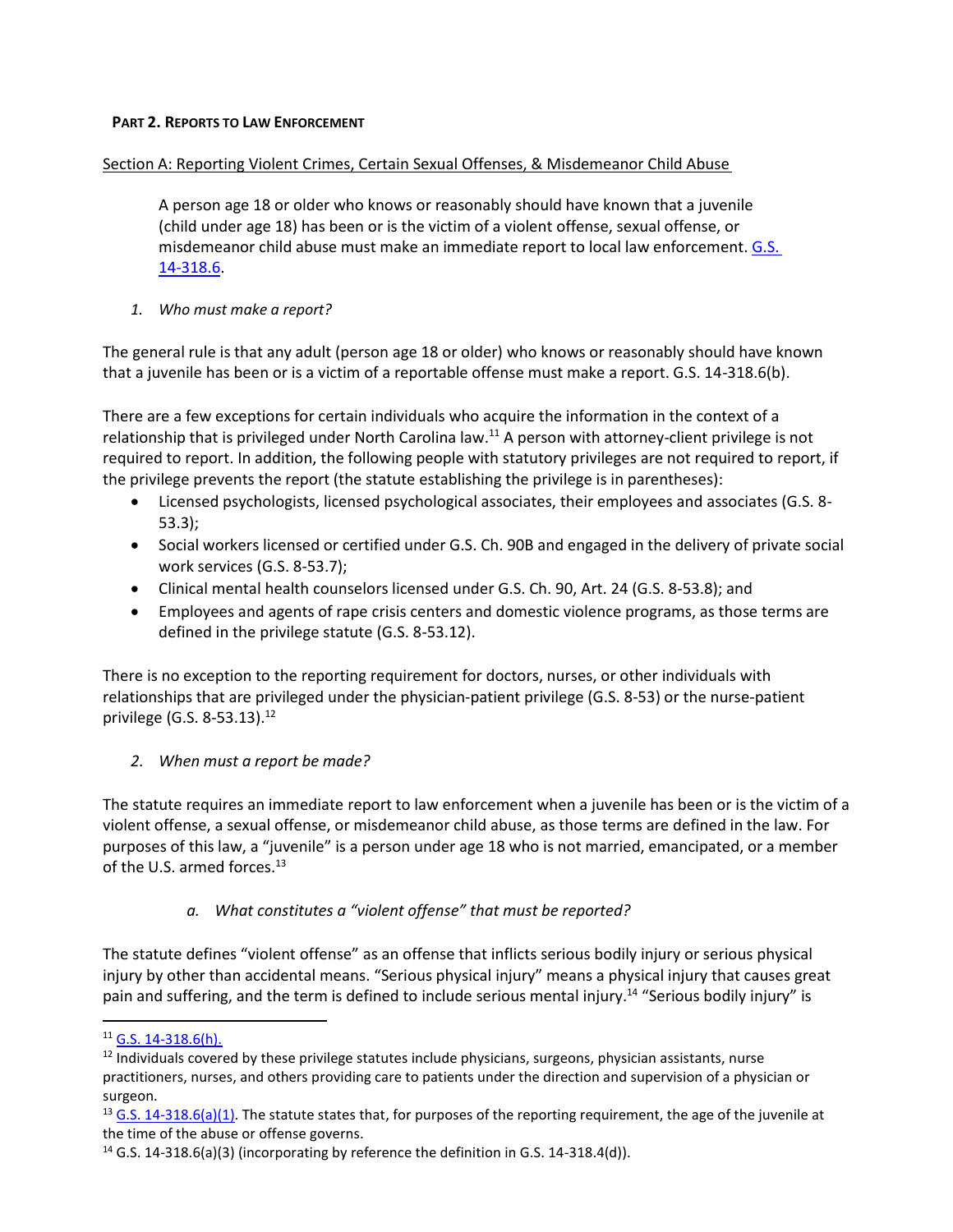defined as bodily injury that:

- Creates a substantial risk of death; or
- Causes serious permanent disfigurement, coma, a permanent or protracted condition that causes extreme pain, or permanent or protracted loss or impairment of the function of any bodily member or organ; or
- Results in prolonged hospitalization.<sup>15</sup>

The definition of violent offense does not specify which criminal offenses must be reported. Rather, it focuses on the type of injury caused by the violent offense. Because the definitions come from other statutes, there is some existing case law interpreting the terms to include injuries such as burns causing permanent disfigurement, head trauma, fractures, and other specific injuries. However, there is unlikely to be a case for every type of injury that a health care provider may encounter. For purposes of the reporting requirement, health care providers should use their professional judgment to determine whether a nonaccidental injury satisfies the statutory definitions.

# *b. What constitutes a "sexual offense" that must be reported?*

The statute requires a report when a juvenile has been or is a victim of a "sexual offense," but does not define that term. Instead, it defines the term "sexually violent offense" as an offense committed against a juvenile that is a sexually violent offense as defined in G.S. 14-208.6(5), including an attempt, solicitation, or conspiracy to commit a sexually violent offense, or aiding and abetting a sexually violent offense.<sup>16</sup>

Although there is a difference in the terms used in the reporting requirement ("sexual offense") and the definitions section ("sexually violent offense"), it seems likely that the intent was to require reporting of the offenses specified in the definition of sexually violent offense. That definition refers to 29 separate statutes (including one former statute) that create the crimes that must be reported. Each statute sets out the specific elements for a particular criminal offense. Many of the statutes are also subject to a body of case law interpreting them. This makes it quite challenging for individuals who are not criminal lawyers to understand what they are required to report. The table in the appendix to this document provides a categorized summary of offenses that are included in the definition of "sexually violent offense." The table is intended for the sole purpose of making the list of reportable offenses more understandable for mandatory reporters who are not criminal lawyers. Please note that the categories provided in the table are not in the statute, but were created by the author. Further, the brief summaries of the offenses in each category are also the author's and do not include all elements of the crime that must be reported, but focus instead on matters that may be particularly relevant to non-lawyer reporters, such as the age differences between perpetrators and victims that are sometimes required for an offense to be considered a "sexually violent offense" under this law. For detailed information about a given offense, please consult the cited statutes and the case law.

# *c. What constitutes "misdemeanor child abuse" that must be reported?*

The new law requires individuals to report misdemeanor child abuse as defined in G.S. 14-318.2. In brief, this offense occurs when a parent or other person providing care or supervision to a child under age 16 inflicts physical injury on the child, or allows physical injury to be inflicted, or creates or allows to be created a substantial risk of physical injury by other than accidental means.

<sup>&</sup>lt;sup>15</sup> G.S. 14-318.6(a)(2) (incorporating by reference the definition in G.S. 14-318.4(d)).

<sup>16</sup> G.S. 14-318.6(4).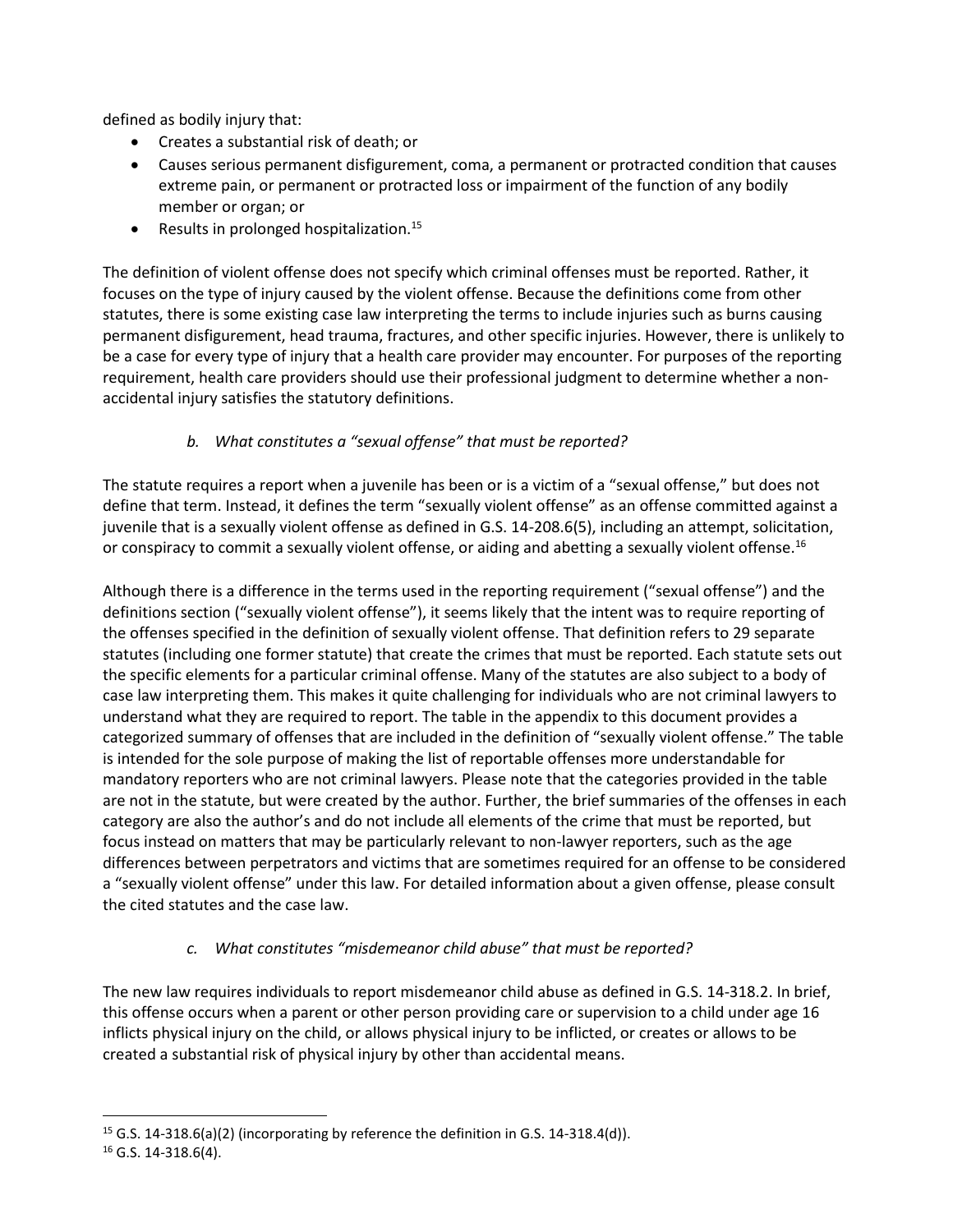# *3. How is a report under this statute made, and what should it include?*

When a person knows (or reasonably should know) that a juvenile has been or is a victim of a reportable offense, the person must make an immediate report to an appropriate local law enforcement agency in the county where the victim of the reportable offense resides or is found. The report may be made orally or by telephone.

The report must include the following information as it is known to the reporter:

- Name, address, and age of the juvenile;
- Name and address of the juvenile's parent, guardian, custodian, or caretaker;
- Name, address, and age of the person who committed the offense against the juvenile;
- Location where the offense was committed;
- Names and ages of other juveniles present or in danger;
- The present whereabouts of the juvenile, if not at the home address;
- The nature and extent of any injury or condition resulting from the offense or abuse; and
- Any other information the person making the report believes might be helpful in establishing the need for law enforcement involvement.<sup>17</sup>

A person who makes a report must give his or her name, address, and telephone number. The identity of a person who makes a report may be revealed only as provided by G.S. 132-1.4(c)(4), a provision of the North Carolina public records law regarding the identity of 911 callers, which permits calls to be released with voice alteration or in the form of a written transcript.<sup>18</sup>

# *4. Does making a report violate HIPAA?*

Making a report will require the disclosure of protected health information (PHI). This does not violate HIPAA because the report is required by law, and HIPAA expressly allows disclosures to law enforcement that are required by law. However, reporters who are subject to HIPAA must not disclose more information than the statute requires.<sup>19</sup>

# *5. Can a person be held liable for making a report?*

A person who acts in good faith in making a report, cooperating with a law enforcement investigation related to a report, or testifying in a judicial proceeding resulting from a report or the ensuing investigation is immune from any civil or criminal liability that might otherwise be incurred under state law.<sup>20</sup> The new law cannot provide immunity from liability for violations of federal laws, such as HIPAA or other confidentiality laws. While HIPAA allows the mandatory reports that are required under this law, it imposes

 $17$  G.S. 14-318.6(b).

<sup>18</sup> G.S. 14-318.6(e).

<sup>&</sup>lt;sup>19</sup> 45 C.F.R. 164.512(a); (f)(1); (c)(1). 4 4 45 C.F.R. 164.512(a) generally authorizes disclosures of PHI that are required by law, but expressly requires compliance with the provisions of 164.512(c), (e), or (f), when applicable. 45 C.F.R. 164.512(f)(1) authorizes disclosures to law enforcement that are required by law, including laws requiring reports of wounds or physical injuries, unless the law is subject to the HIPAA provisions that apply to reports about victims of abuse. 45 C.F.R. 164.512(b)(ii) authorizes disclosures to governmental agencies that are authorized by law to receive reports of child abuse or neglect, such as a department of social services. 45 C.F.R. 164.512(c)(1) authorizes disclosures about victims of abuse to a government authority, including a law enforcement agency, when the disclosure is required by law, is limited to the requirements of the law, and is not a report of child abuse or neglect that must be made to a different agency under 164.512(b)(ii).

<sup>20</sup> G.S. 14-318.6(f).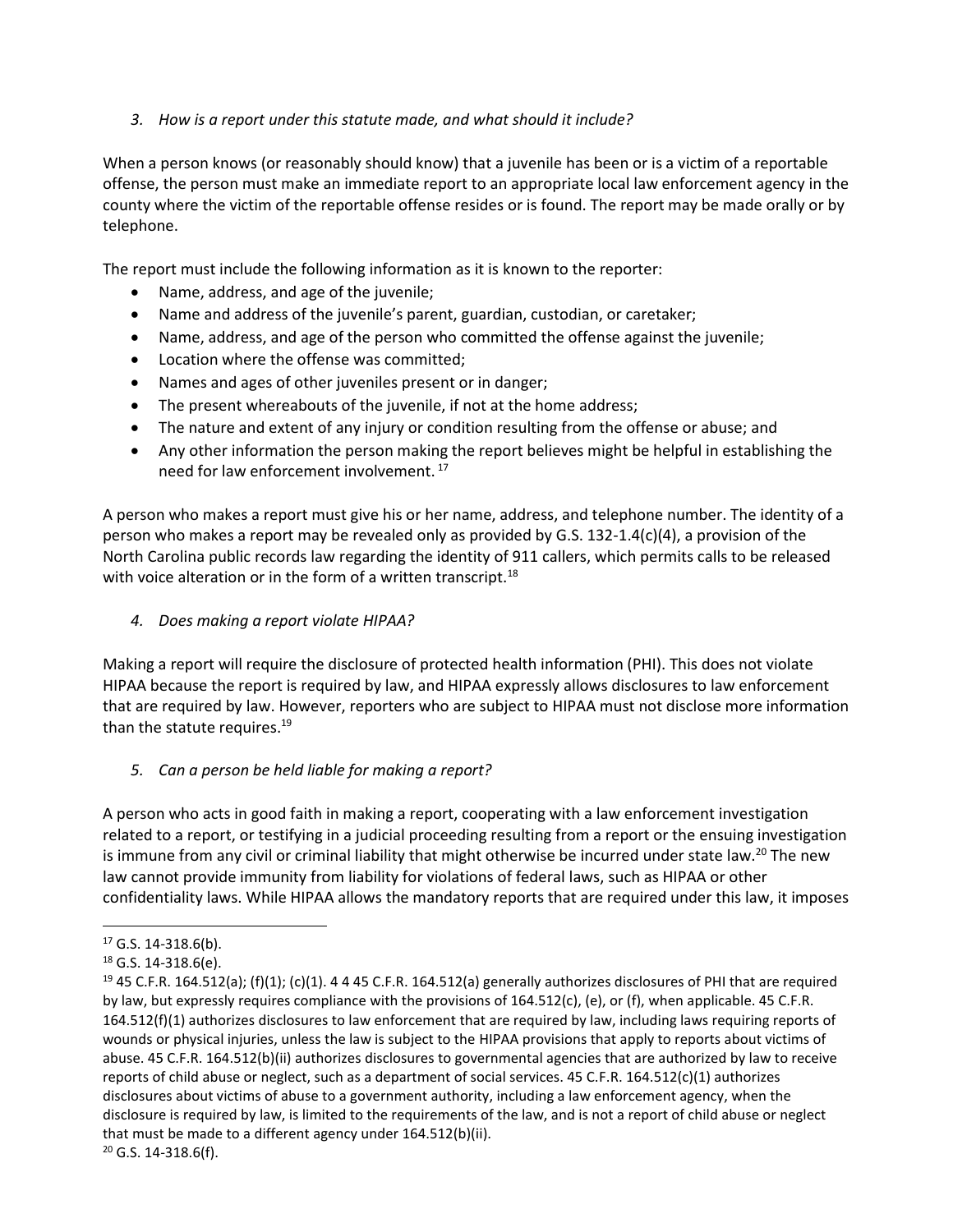some limits and additional requirements that HIPAA-covered entities must comply with when making reports, and it requires additional legal process for disclosures made while cooperating with a law enforcement investigation related to a report or while testifying in a judicial proceeding. Other federal laws may prohibit or inhibit reports or other activities immunized from liability under the state law.

# *6. Is there a penalty for failing to make a required report?*

An adult who willfully or knowingly fails to make a report required by this law is guilty of a class 1 misdemeanor. An adult who willingly or knowingly prevents another person from making a report required by this law is guilty of a class 1 misdemeanor. $^{21}$ 

# Section B: Reporting Disappearance of a Child Under Age 16 (Caylee's Law)

The disappearance of a child under the age of 16 must be reported to law enforcement. The parent or other person responsible for providing care or supervision of the child must make the report within 24 hours of the disappearance. In addition, any person who reasonably suspects that a child has disappeared and is in danger must make a report within a reasonable time. [G.S. 14-318.5.](https://www.ncleg.net/gascripts/statutes/statutelookup.pl?statute=14-318.5)

# *1. Who must make a report?*

A parent or other person who is responsible for providing care or supervision for a child under the age of 16 must report the child's disappearance to law enforcement. Other persons are required to report to law enforcement only when they reasonably suspect that a child has disappeared and may be in danger.

# *2. When must a report be made?*

A report is triggered by a child's disappearance. The term "disappearance of a child" is defined in the law as "[w]hen the parent or other person providing supervision of a child does not know the location of the child and has not had contact with the child for a 24-hour period."

A person who is not the parent or person responsible for the child's supervision must report to law enforcement when two conditions are met. First, the person must reasonably suspect the child has disappeared according to the law's definition—that is, the person must reasonably suspect that the parent or other person responsible for the child's supervision does not know where the child is and has not had contact with the child for 24 hours. Second, the person must reasonably suspect that the child is in danger. When these conditions are met, the report to law enforcement must be made within "a reasonable time."<sup>22</sup>

# *3. How is a report made and what must it include?*

The law does not specify how the report must be made, to which law enforcement agency it must be made, or what it must include. Given the urgency of the circumstances leading to such reports, an oral report by telephone to a local law enforcement agency may be the wisest course. When the report is

 $21$  G.S. 14-318.6(c).

<sup>&</sup>lt;sup>22</sup> [G.S. 14-318.5\(c\).](https://www.ncleg.net/gascripts/statutes/statutelookup.pl?statute=14-318.5) This provision does not require teachers to report a child's absence from school, so long as the absence is properly reported under the usual school laws and procedures[. G.S. 14-318.5\(e\).](https://www.ncleg.net/gascripts/statutes/statutelookup.pl?statute=14-318.5)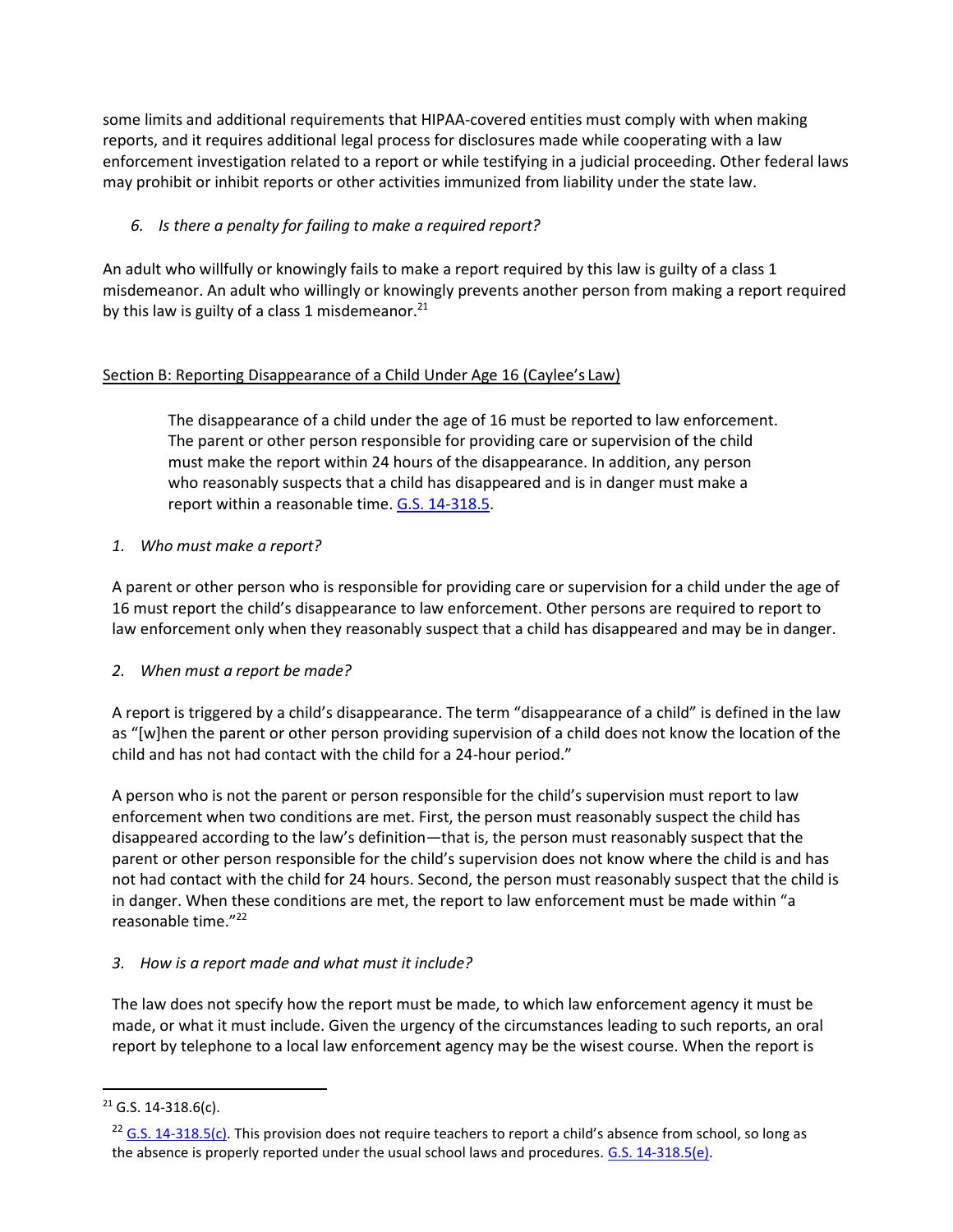made by someone other than a parent or person responsible for the child's supervision, the report probably should include the child's name, age if known (or a statement of belief that the child is under age 16 if not known), address if known, and the reasons for suspecting the child has disappeared and is in danger. Remember that the "disappearance" means that the parent or other person in charge of supervising the child does not know where the child is and has not had contact with the child for at least 24 hours.

# *4. Does making a report violate HIPAA?*

Any report made by a health care provider under this law will almost certainly require the disclosure of protected health information (PHI). The HIPAA Privacy Rule specifically permits disclosures of PHI that are required by law.<sup>23</sup> Reports under this law are required, so the disclosure of information is permitted so long as it is limited to what is required by the law compelling the report. As the previous question notes, the law does not specify the contents of the report, but I believe the information outlined in the answer to the previous question is the amount that would be necessary to fulfill the duty to make the required report.<sup>24</sup> State laws also expressly permit the disclosure of protected health information to law enforcement when the disclosure is allowed by HIPAA.<sup>25</sup> The reporter does not need the permission of the child or the child's parent to make the report.

## *5. Can a person be held liable for making a report?*

A person who makes a report in good faith is immune from any liability that might otherwise arise. The reporter's good faith is presumed, which means that the burden of showing bad faith is on the person who wants to hold the reporter liable.<sup>26</sup>

# *6. Is there a penalty for failing to make a required report?*

If a parent or other person who is responsible for a child's supervision knowingly or wantonly fails to report the child's disappearance, the parent/other responsible person may be charged with a Class I felony.<sup>27</sup> If a person who is not the child's parent or other person responsible for the child's supervision fails to report his or her reasonable suspicion that the child has disappeared and is in danger, the person may be charged with a class 1 misdemeanor.<sup>28</sup>

A health care provider who concludes that a report is required under this new section almost certainly needs to make a report to DSS as well. If there is reasonable cause to suspect a child has disappeared and is in danger, then there probably is also cause to suspect the child is a neglected juvenile as that

 $23$  [45 C.F.R. 164.512\(a\) \(](https://www.ecfr.gov/cgi-bin/text-idx?SID=b73b1b370f7aa1468cf29a783bf93ba1&mc=true&node=se45.1.164_1512&rgn=div8)disclosures that are required by law generally);  $164.512(f)(1)$  (disclosures to law enforcement that are required by law).

<sup>&</sup>lt;sup>24</sup> A law enforcement officer may request additional information after receiving such a report. If and when an officer specifically inquiries about the child as a missing person, the following information may be released: name, address, date and place of birth, social security number, ABO blood type and rh factor, type of injury (if applicable), date and time of treatment, date and time of death (if applicable), and distinguishing physical characteristics, including height, weight, sex, race, hair color, eye color, and the presence or absence of facial hair, scars, and tattoos. [45 C.F.R. 164.512\(f\)\(2\);](https://www.ecfr.gov/cgi-bin/text-idx?SID=b73b1b370f7aa1468cf29a783bf93ba1&mc=true&node=se45.1.164_1512&rgn=div8) [G.S. 90-21.20B\(a\).](https://www.ncleg.net/gascripts/statutes/statutelookup.pl?statute=90-21.20B)

<sup>25</sup> [G.S. 90-21.20B\(a\);](https://www.ncleg.net/gascripts/statutes/statutelookup.pl?statute=90-21.20B) [G.S. 8-53.1.](https://www.ncleg.net/gascripts/statutes/statutelookup.pl?statute=8-53.1)

 $26$  [G.S. 14-318.5\(g\).](https://www.ncleg.net/gascripts/statutes/statutelookup.pl?statute=14-318.5)

 $^{27}$  [G.S. 14-318.5\(b\).](https://www.ncleg.net/gascripts/statutes/statutelookup.pl?statute=14-318.5)

<sup>&</sup>lt;sup>28</sup> [G.S. 14-318.5\(c\).](https://www.ncleg.net/gascripts/statutes/statutelookup.pl?statute=14-318.5)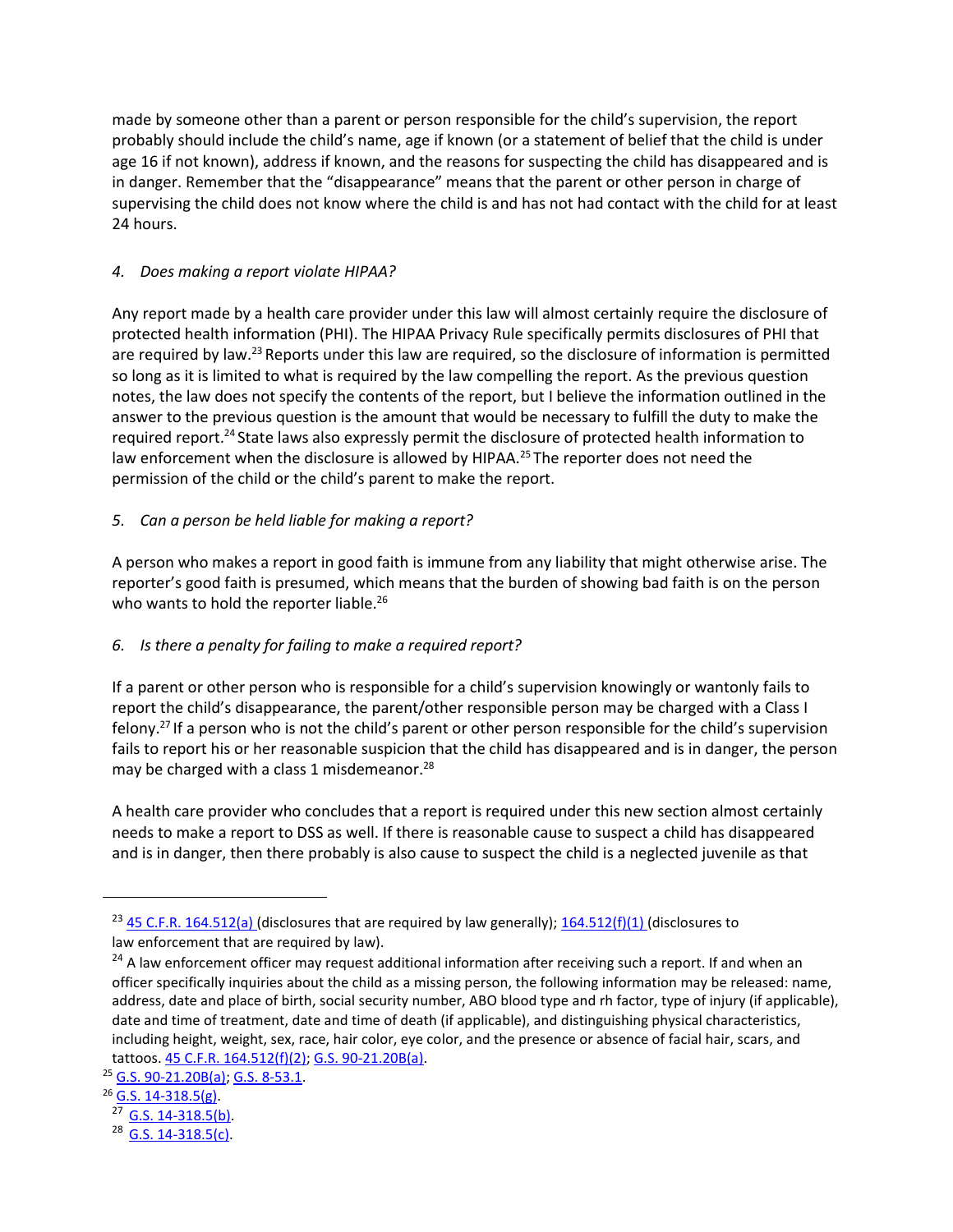term is defined by state law.<sup>29</sup>

## Section C: Reporting Serious Non-Accidental Harm to a Child

A physician or administrator of a health care facility must make a report to local law enforcement authorities when a patient under the age of 18 is treated for a recurrent illness or serious physical injury that appears to be due to non-accidental trauma. [G.S. 90-21.20\(a\); \(c1\).](https://www.ncleg.net/gascripts/statutes/statutelookup.pl?statute=90-21.20B)

## *1. Who must make a report?*

This law gives the duty to make reports to physicians and administrators of health care facilities, and the duty to report applies only to individuals that the physician or facility treats as patients. If a person in a health care facility who is not a physician or administrator becomes aware that a patient has one of the injuries or illnesses that must be reported (see next question), he or she should notify the supervising physician or the facility administrator so that the required report can be made.

## *2. When must a report be made?*

A report must be made when a child under the age of 18 has a recurrent illness or serious physical injury that, in the physician's professional judgment, is the result of non-accidental trauma. The report must be made "as soon as it becomes practicable before, during, or after completion of treatment." The law specifies that the report to law enforcement must be made *in addition to* any report that is made to DSS. In other words, a report to DSS alone does not suffice—the physician or facility administrator must also report to local law enforcement.

#### *3. How is a report made and what must it include?*

Reports must be made to the local law enforcement agency responsible for the location where the facility is located. The law specifies that the report should be made to municipal police officials if the facility is in a municipality. If the facility is not in a municipality the report should be made to the county sheriff's office. The law does not specify how reports should be made, but given the speed with which reports are required—as soon as practicable before, during or after treatment—an oral report by telephone is probably the wisest course of action.

The law is not entirely clear about exactly what must be reported, but I believe it would be reasonable for the report to include the following information: The child's name, age, sex, race, residence, or present location (if known), and the character and extent of the child's serious physical injury or recurrent illness.<sup>30</sup>

 $29$  [G.S. 7B-101,](https://www.ncleg.net/gascripts/statutes/statutelookup.pl?statute=7b-101) see also pages 1-2 of this handout.

 $30$  This is the information that must be reported when a report is made under this same statute pursuant to subsection (b) (regarding gunshot wounds or other injuries or illness associated with criminal violence). It seems reasonable to conclude that the same information should be included for a report made pursuant to subsection (c1).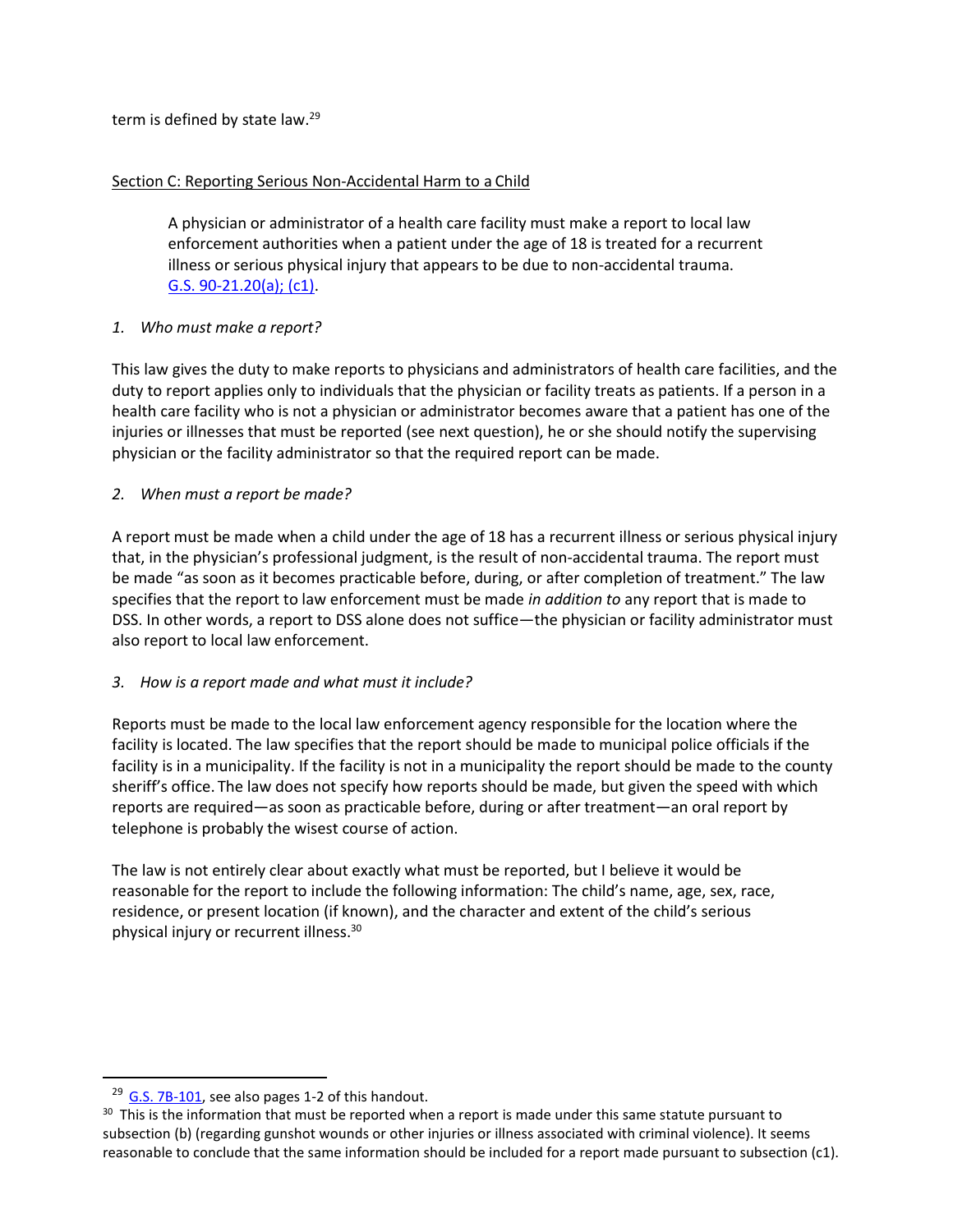## *4. Does making a report violate HIPAA?*

Any report made under this law will require the disclosure of protected health information (PHI). The HIPAA Privacy Rule specifically permits disclosures of PHI that are required by law.<sup>31</sup> Reports under this law are required, so the disclosure of information is permitted so long as it is limited to what is required by the law compelling the report. State laws also expressly permit the disclosure of PHI to law enforcement when the disclosure is allowed by HIPAA.<sup>32</sup> The reporter does not need the permission of the child or the child's parent to make the report.

# *5. Can a person be held liable for making a report?*

A physician or health care facility administrator who makes a report in good faith is immune from any liability that might otherwise arise. $33$ 

## *6. Is there a penalty for failing to make a required report?*

This reporting law does not provide a penalty for failing to make a required report. It is nevertheless possible that liability for failing to report could arise, depending on the circumstances.

## Section D: Reporting Gunshot Wounds and Other Bodily Harm Caused by Criminal Violence

A physician or administrator of a health care facility must make a report to local law enforcement authorities when a patient of any age is treated for certain injuries or illnesses that may have been caused by criminal acts.  $G.S. 90-21.20(a); (b)$ .

#### *1. Who must make a report?*

This law gives the duty to make reports to physicians and administrators of health care facilities, and the duty to report applies only to individuals that the physician or facility treats as patients. If a person in a health care facility who is not a physician or administrator becomes aware that a patient has one of the injuries or illnesses that must be reported (see next question), he or she should notify the supervising physician or the facility administrator so that the required report can be made.

#### *2. When must a report be made?*

A report must be made to local law enforcement when a patient of any age has any of the following wounds, injuries, or illnesses:

- Gunshot wound or any other injury caused or apparently caused by a firearm;
- Illness caused by poisoning;
- A wound or injury caused or apparently caused by a knife or sharp instrument, if it appears to the treating physician that a criminal act was involved; or

 $31$  [45 C.F.R. 164.512\(a\) \(](https://www.ecfr.gov/cgi-bin/text-idx?SID=b73b1b370f7aa1468cf29a783bf93ba1&mc=true&node=se45.1.164_1512&rgn=div8)disclosures that are required by law generally); [164.512\(f\)\(1\) \(](https://www.ecfr.gov/cgi-bin/text-idx?SID=b73b1b370f7aa1468cf29a783bf93ba1&mc=true&node=se45.1.164_1512&rgn=div8)disclosures to law enforcement that are required by law).

<sup>32</sup> [G.S. 90-21.20B\(a\);](https://www.ncleg.net/gascripts/statutes/statutelookup.pl?statute=90-21.20B) [G.S. 8-53.1.](https://www.ncleg.net/gascripts/statutes/statutelookup.pl?statute=8-53.1)

<sup>33</sup> [G.S. 90-21.20\(d\).](https://www.ncleg.net/gascripts/statutes/statutelookup.pl?statute=90-21.20B)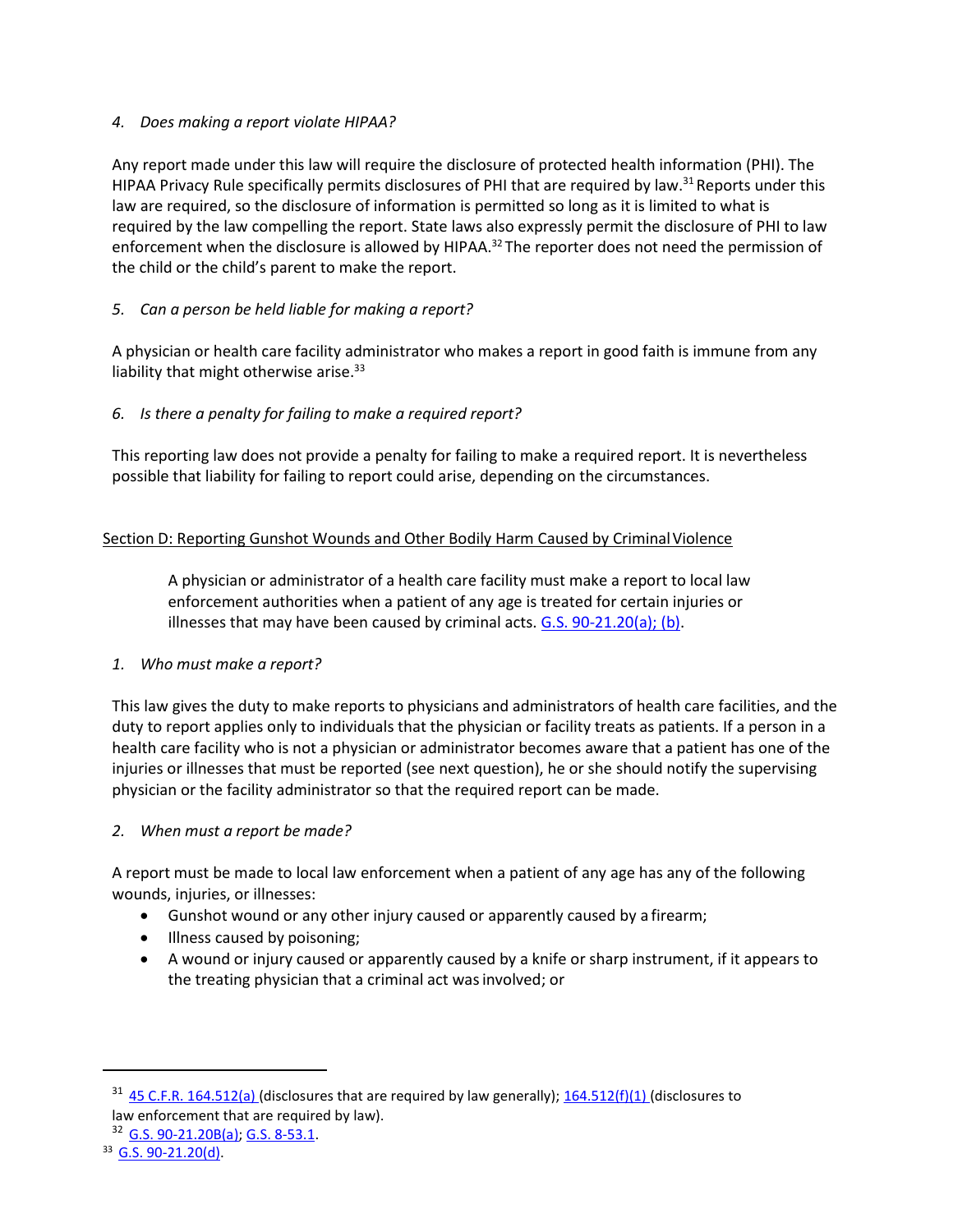• A wound, injury or illness causing grave bodily harm or grave illness, if it appears to the treating physician that the wound, injury, or illness was caused by a criminal act of violence/

The report must be made "as soon as it becomes practicable before, during, or after completion of treatment."

## *3. How is a report made and what must it include?*

Reports must be made to the local law enforcement agency responsible for the location where the facility is located. The law specifies that the report should be made to municipal police officials if the facility is in a municipality. If the facility is not in a municipality the report should be made to the county sheriff's office. The law does not specify how reports should be made but given the speed with which reports are required—as soon as practicable before, during or after treatment—an oral report by telephone is probably the wisest course of action.

The report must include all of the following information that is known: the patient's name, age, sex, race, residence or present location, and the character and extent of the patient's illness or injuries.<sup>34</sup>

## *4. Does making a report violate HIPAA?*

Any report made under this law will require the disclosure of protected health information (PHI). The HIPAA Privacy Rule specifically permits disclosures of PHI that are required by law.<sup>35</sup> Reports under this law are required, so the disclosure of information is permitted so long as it is limited to what is required by the law compelling the report. State laws also expressly permit the disclosure of protected health information to law enforcement when the disclosure is allowed by HIPAA.<sup>36</sup> The reporter does not need the permission of individual or the individual's personal representative to make the report.

#### *5. Can a person be held liable for making a report?*

A physician or health care facility administrator who makes a report in good faith is immune from any liability that might otherwise arise.<sup>37</sup>

#### *6. Is there a penalty for failing to make a required report?*

This reporting law does not provide a penalty for failing to make a required report. It is nevertheless possible that liability for failing to report could arise, depending on the circumstances.

<sup>34</sup> [G.S. 90-21.20\(c\).](https://www.ncleg.net/gascripts/statutes/statutelookup.pl?statute=90-21.20B)

 $35$  [45 C.F.R. 164.512\(a\) \(](https://www.ecfr.gov/cgi-bin/text-idx?SID=b73b1b370f7aa1468cf29a783bf93ba1&mc=true&node=se45.1.164_1512&rgn=div8)disclosures that are required by law generally);  $164.512(f)(1)$  (disclosures to law enforcement that are required by law).

<sup>36</sup> [G.S. 90-21.20B\(a\);](https://www.ncleg.net/gascripts/statutes/statutelookup.pl?statute=90-21.20B) [G.S. 8-53.1.](https://www.ncleg.net/gascripts/statutes/statutelookup.pl?statute=8-53.1)

<sup>37</sup> [G.S. 90-21.20\(d\).](https://www.ncleg.net/gascripts/statutes/statutelookup.pl?statute=90-21.20B)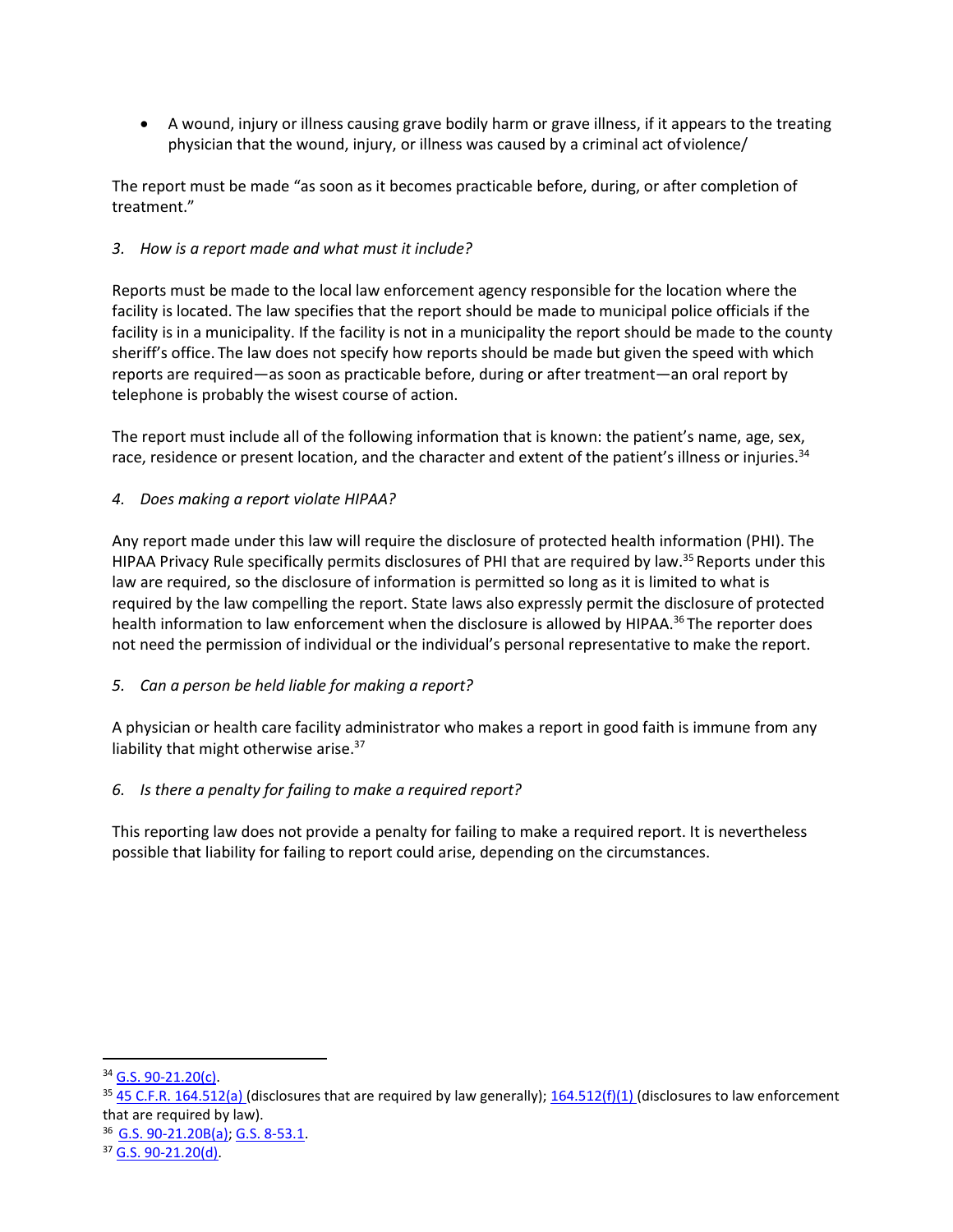#### **APPENDIX: SEXUALLY VIOLENT OFFENSES UNDER G.S. 14-318.6**

#### *Please read:*

The following table categorizes and summarizes the offenses that constitute a "sexually violent offense" under G.S. 14-318.6, the law that requires a report to law enforcement when a person knows, or reasonably should know, that a juvenile has been or is the victim of a violent offense, a sexual offense, or misdemeanor child abuse.

#### *The table was created solely for the purpose of assisting mandatory reporters in understanding generally what constitutes a sexually violent offense under the law. It is not a comprehensive treatment of the offenses listed.*

The table categorizes the offenses rather than simply repeating the list in the statute. Readers should be aware that the categories provided are not in the statute, but were created by the author. Further, the brief summaries of the offenses in each category do not include all elements of the crime that must be reported, but focus instead on matters that may be particularly relevant to mandatory reporters in health departments, such as age differences between perpetrators and victims that may be required for an offense to be reportable, or the nature of the relationship between the perpetrator and victim when that is relevant to the offense.

*To fully understand the sexual offenses that must be reported, please consult the cited statutes and the case law.*